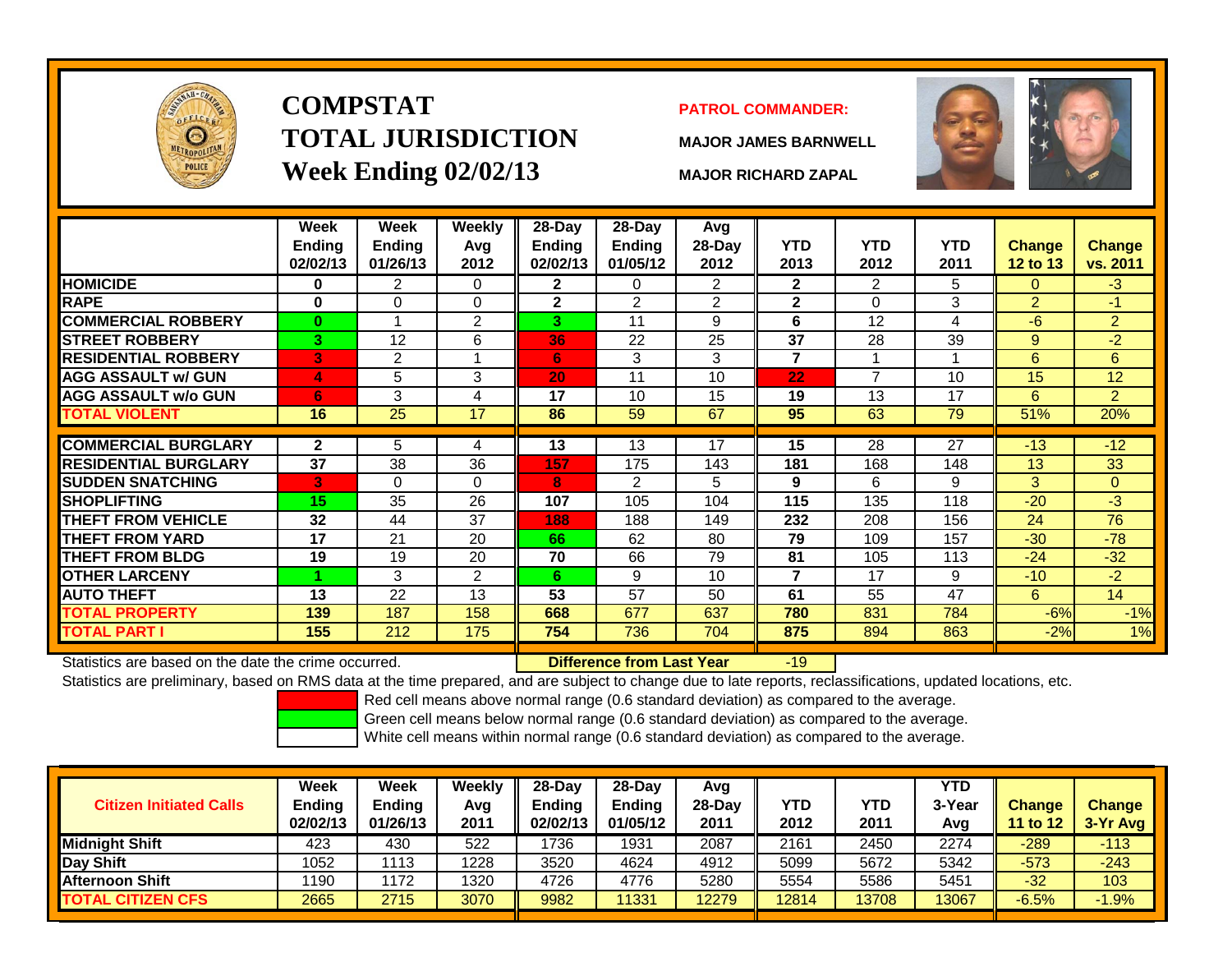

**COMPSTATWEST CHATHAM PRECINCTWeek Ending 02/02/13**

**PRECINCT COMMANDER:**

**CAPT. PHILIP REILLEY**



|                              | Week           | Week           | Weekly         | $28-Day$       | $28-Day$      | <b>Avg</b>               |              |                |                |                |                |
|------------------------------|----------------|----------------|----------------|----------------|---------------|--------------------------|--------------|----------------|----------------|----------------|----------------|
|                              | <b>Ending</b>  | Ending         | Avg            | Ending         | <b>Ending</b> | 28-Day                   | <b>YTD</b>   | <b>YTD</b>     | <b>YTD</b>     | <b>Change</b>  | <b>Change</b>  |
|                              | 02/02/13       | 01/26/13       | 2012           | 02/02/13       | 01/05/12      | 2012                     | 2013         | 2012           | 2011           | 12 to 13       | vs. 2011       |
| <b>HOMICIDE</b>              | 0              | 0              | 0              | 0              | 0             | 0                        | 0            | $\Omega$       | $\Omega$       | $\mathbf{0}$   | $\Omega$       |
| <b>RAPE</b>                  | $\bf{0}$       | $\Omega$       | 0              | 0              |               |                          | $\bf{0}$     | $\Omega$       | $\Omega$       | $\Omega$       | $\Omega$       |
| <b>COMMERCIAL ROBBERY</b>    | $\bf{0}$       |                | 0              |                |               | $\overline{2}$           | 1            | $\overline{2}$ | $\Omega$       | $-1$           | 1              |
| <b>STREET ROBBERY</b>        |                | 3              |                | 10             |               | 3                        | 10           | 4              | 3              | 6              | $\overline{7}$ |
| <b>RESIDENTIAL ROBBERY</b>   | $\bf{0}$       |                | 0              |                | 0             | $\Omega$                 | 1            | $\Omega$       |                | 4              | $\Omega$       |
| <b>AGG ASSAULT w/ GUN</b>    | 1              | 0              | 0              | $\overline{2}$ | 3             |                          | $\mathbf{2}$ | $\Omega$       | $\overline{2}$ | $\overline{2}$ | $\overline{0}$ |
| <b>AGG ASSAULT w/o GUN</b>   | $\bf{0}$       | 0              | 4              | $\bf{0}$       | 3             | $\overline{2}$           | $\bf{0}$     | $\overline{2}$ | 7              | $-2$           | $-7$           |
| <b>TOTAL VIOLENT</b>         | $\overline{2}$ | 5              | $\overline{2}$ | 14             | $9\,$         | 9                        | 14           | 8              | 13             | 75%            | 8%             |
|                              |                |                |                |                |               |                          |              |                |                |                |                |
| <b>COMMERCIAL BURGLARY</b>   | $\bf{0}$       |                |                | 3              | 3             | 3                        | 3            |                | 4              | $\overline{2}$ | $-1$           |
| <b>IRESIDENTIAL BURGLARY</b> | $\overline{9}$ | $\overline{ }$ | 6              | 33             | 21            | 23                       | 38           | 31             | 22             | $\overline{7}$ | 16             |
| <b>SUDDEN SNATCHING</b>      | $\bf{0}$       | 0              | 0              | $\bf{0}$       | $\Omega$      |                          | $\bf{0}$     | $\Omega$       |                | $\Omega$       | $-1$           |
| <b>SHOPLIFTING</b>           | $\mathbf{2}$   | $\overline{2}$ | 2              | 14             | 11            | 10                       | 16           | 15             | $\overline{7}$ | 4              | 9              |
| <b>THEFT FROM VEHICLE</b>    | $\overline{2}$ | 5              | 5              | 29             | 34            | 22                       | 33           | 29             | 34             | $\overline{4}$ | $-1$           |
| <b>THEFT FROM YARD</b>       | 3              | 4              | 3              | 11             | 10            | 13                       | 11           | 13             | 18             | $-2$           | $-7$           |
| <b>THEFT FROM BLDG</b>       | 5              |                | 3              | 9              | 14            | 12                       | 12           | 16             | 19             | $-4$           | $-7$           |
| <b>OTHER LARCENY</b>         | $\bf{0}$       | 0              | 0              | $\bf{0}$       |               | 2                        | $\mathbf 0$  | 5              |                | $-5$           | $-1$           |
| <b>AUTO THEFT</b>            | -1             | $\overline{2}$ | $\overline{2}$ | 6              | 9             | $\overline{\phantom{a}}$ | 9            | 8              | 12             | 4              | $-3$           |
| <b>TOTAL PROPERTY</b>        | 22             | 22             | 23             | 105            | 103           | 91                       | 122          | 118            | 118            | 3%             | 3%             |
| <b>TOTAL PART I</b>          | 24             | 27             | 25             | 119            | 112           | 101                      | 136          | 126            | 131            | 8%             | 4%             |

Statistics are based on the date the crime occurred. **Difference from Last Year** 

Statistics are preliminary, based on RMS data at the time prepared, and are subject to change due to late reports, reclassifications, updated locations, etc.

10

Red cell means above normal range (0.6 standard deviation) as compared to the average.

Green cell means below normal range (0.6 standard deviation) as compared to the average.

| <b>Citizen Initiated Calls</b> | Week<br><b>Ending</b><br>02/02/13 | <b>Week</b><br><b>Ending</b><br>01/26/13 | Weekly<br>Avg<br>2011 | 28-Day<br><b>Ending</b><br>02/02/13 | 28-Dav<br><b>Ending</b><br>01/05/12 | Avg<br>28-Day<br>2011 | YTD<br>2012 | YTD<br>2011 | YTD<br>3-Year<br>Avg | <b>Change</b><br>11 to 12 | <b>Change</b><br>3-Yr Avg |
|--------------------------------|-----------------------------------|------------------------------------------|-----------------------|-------------------------------------|-------------------------------------|-----------------------|-------------|-------------|----------------------|---------------------------|---------------------------|
| <b>Midnight Shift</b>          | 86                                | 88                                       | 100                   | 350                                 | 383                                 | 401                   | 408         | 436         | 433                  | $-28$                     | $-25$                     |
| Day Shift                      | 212                               | 218                                      | 248                   |                                     | 934                                 | 993                   | 1033        | 1094        | 1072                 | $-61$                     | $-39$                     |
| Afternoon Shift                | 236                               | 226                                      | 271                   | 956                                 | 896                                 | 1086                  | 1137        | 149         | 1133                 | $-12$                     |                           |
| <b>TOTAL CITIZEN CFS</b>       | 534                               | 534                                      | 620                   | 1306                                | 2213                                | 2479                  | 2578        | 2679        | 2638                 | $-3.8%$                   | $-2.3%$                   |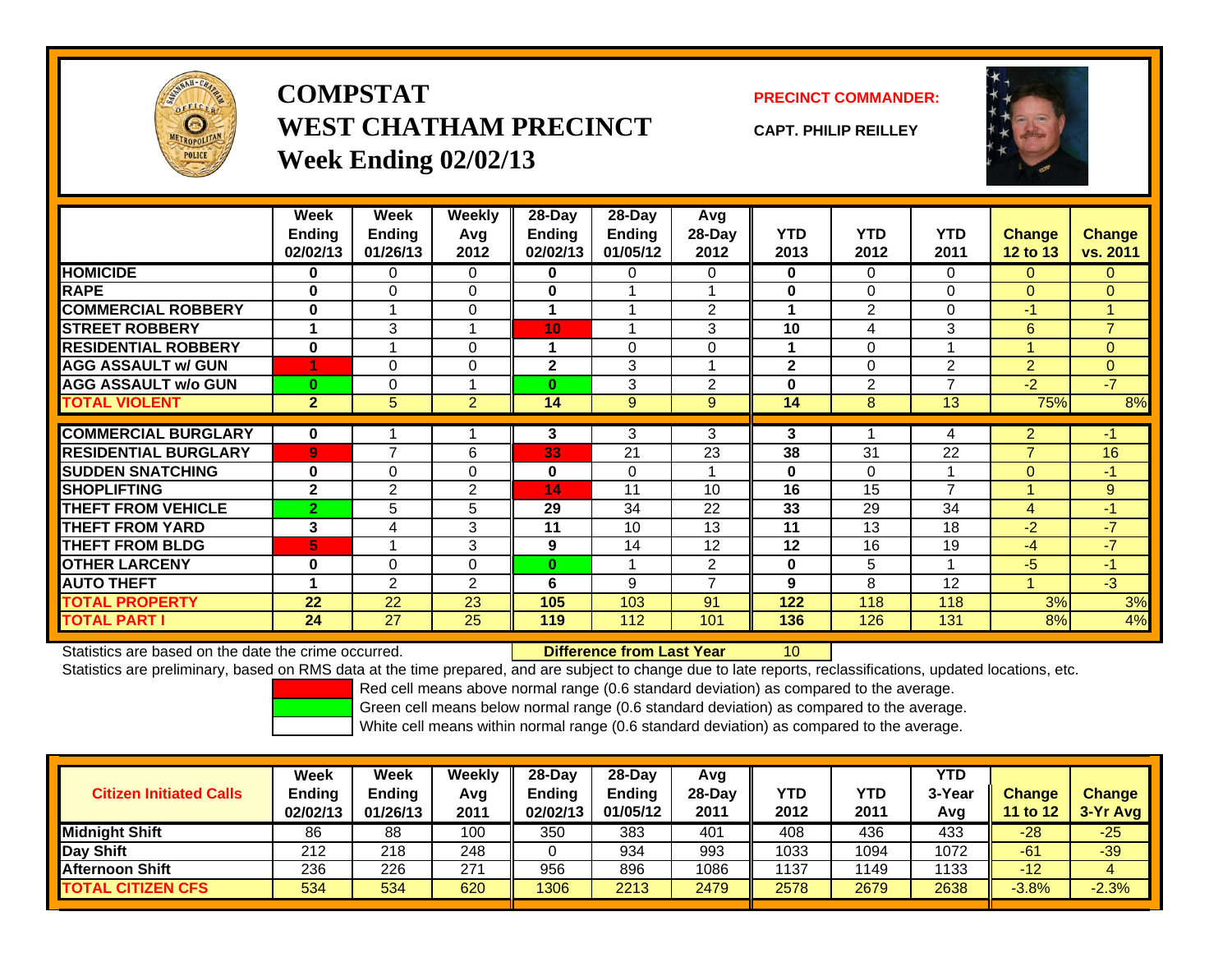

## **COMPSTATDOWNTOWN PRECINCTWeek Ending 02/02/13**

### **PRECINCT COMMANDER:**

**CAPT. MIKE WILKINS**



|                             | Week<br><b>Endina</b><br>02/02/13 | Week<br><b>Ending</b><br>01/26/13 | <b>Weekly</b><br>Avq<br>2012 | $28-Day$<br>Ending<br>02/02/13 | $28$ -Day<br><b>Ending</b><br>01/05/12 | Avg<br>28-Day<br>2012 | <b>YTD</b><br>2013 | <b>YTD</b><br>2012 | <b>YTD</b><br>2011 | <b>Change</b><br>12 to 13 | <b>Change</b><br>vs. 2011 |
|-----------------------------|-----------------------------------|-----------------------------------|------------------------------|--------------------------------|----------------------------------------|-----------------------|--------------------|--------------------|--------------------|---------------------------|---------------------------|
| <b>HOMICIDE</b>             | 0                                 | 0                                 | 0                            | 0                              | 0                                      |                       | 0                  | $\Omega$           | $\overline{2}$     | $\Omega$                  | $-2$                      |
| <b>RAPE</b>                 | $\bf{0}$                          | 0                                 | $\Omega$                     | $\bf{0}$                       | $\Omega$                               | $\Omega$              | 0                  | $\Omega$           | 0                  | $\Omega$                  | $\Omega$                  |
| <b>COMMERCIAL ROBBERY</b>   | $\bf{0}$                          | 0                                 | $\Omega$                     | 0                              | $\Omega$                               |                       | 0                  |                    | 0                  | $-1$                      | $\Omega$                  |
| <b>STREET ROBBERY</b>       | 4                                 | 8                                 | 2                            | 11                             | 10                                     | 8                     | 11                 | 10                 | 8                  | и                         | 3                         |
| <b>RESIDENTIAL ROBBERY</b>  |                                   | 0                                 | $\Omega$                     |                                | $\overline{2}$                         |                       | $\mathbf{2}$       | $\Omega$           | 0                  | $\overline{2}$            | $\overline{2}$            |
| <b>AGG ASSAULT w/ GUN</b>   | 1                                 | 0                                 |                              | 4                              | 4                                      | $\overline{2}$        | 4                  |                    | 3                  | 3                         | 4                         |
| <b>AGG ASSAULT w/o GUN</b>  | $\overline{2}$                    |                                   |                              | 7                              | 2                                      | 5                     | 8                  | 6                  | 4                  | $\overline{2}$            | $\overline{4}$            |
| <b>TOTAL VIOLENT</b>        | 5                                 | 9                                 | 4                            | 23                             | 18                                     | 17                    | 25                 | 18                 | 17                 | 39%                       | 47%                       |
| <b>COMMERCIAL BURGLARY</b>  | 0                                 |                                   |                              |                                |                                        | $\overline{2}$        |                    | 6                  |                    | $-5$                      | $\Omega$                  |
| <b>RESIDENTIAL BURGLARY</b> | $\mathbf{2}$                      | 5                                 | 3                            | 14                             | 13                                     | 12                    | 15                 | 18                 | 13                 | -3                        | $\overline{2}$            |
| <b>SUDDEN SNATCHING</b>     | $\bf{0}$                          | 0                                 | $\mathbf 0$                  | 5.                             |                                        | 2                     | 6                  | 0                  | 3                  | 6                         | 3                         |
| <b>SHOPLIFTING</b>          | 4                                 | 5                                 | 3                            | 14                             | 9                                      | 11                    | 14                 | 17                 | 11                 | -3                        | 3                         |
| <b>THEFT FROM VEHICLE</b>   | $\overline{7}$                    | 6                                 | $\overline{7}$               | 24                             | 23                                     | 29                    | 31                 | 57                 | 29                 | $-26$                     | $\overline{2}$            |
| <b>THEFT FROM YARD</b>      | 6                                 | 10                                | 5                            | 24                             | 13                                     | 19                    | 28                 | 16                 | 39                 | 12                        | $-11$                     |
| <b>THEFT FROM BLDG</b>      |                                   | 6                                 | 5                            | 17                             | 12                                     | 18                    | 20                 | 28                 | 22                 | -8                        | $-2$                      |
| <b>OTHER LARCENY</b>        | 1                                 |                                   |                              |                                | 3                                      | $\overline{2}$        |                    | 3                  | 3                  | $-2$                      | $-2$                      |
| <b>AUTO THEFT</b>           | 6                                 | 6                                 | $\overline{2}$               | 13                             | 10                                     | 8                     | 13                 | 14                 | 5                  | -1                        | 8                         |
| <b>TOTAL PROPERTY</b>       | 27                                | 40                                | 25                           | 113                            | 85                                     | 104                   | 129                | 159                | 126                | $-19%$                    | 2%                        |
| <b>TOTAL PART I</b>         | 32                                | 49                                | 30                           | 136                            | 103                                    | 121                   | 154                | 177                | 143                | $-13%$                    | 8%                        |

Statistics are based on the date the crime occurred. **Difference from Last Year** 

### r -23

Statistics are preliminary, based on RMS data at the time prepared, and are subject to change due to late reports, reclassifications, updated locations, etc.

Red cell means above normal range (0.6 standard deviation) as compared to the average.

Green cell means below normal range (0.6 standard deviation) as compared to the average.

| <b>Citizen Initiated Calls</b> | Week<br><b>Ending</b><br>02/02/13 | Week<br><b>Ending</b><br>01/26/13 | Weekly<br>Avg<br>2011 | $28-Day$<br><b>Ending</b><br>02/02/13 | $28-Day$<br>Ending<br>01/05/12 | Avg<br>28-Dav<br>2011 | YTD<br>2012 | YTD<br>2011 | <b>YTD</b><br>3-Year<br>Avg | <b>Change</b><br>11 to 12 | <b>Change</b><br>3-Yr Avg |
|--------------------------------|-----------------------------------|-----------------------------------|-----------------------|---------------------------------------|--------------------------------|-----------------------|-------------|-------------|-----------------------------|---------------------------|---------------------------|
| <b>Midnight Shift</b>          | 88                                | 109                               | 120                   | 376                                   | 415                            | 480                   | 501         | 544         | 512                         | -43                       | $-11$                     |
| Day Shift                      | 188                               | 209                               | 210                   | 761                                   | 799                            | 838                   | 879         | 993         | 902                         | -114                      | $-23$                     |
| <b>Afternoon Shift</b>         | 215                               | 232                               | 222                   | 875                                   | 896                            | 889                   | 991         | 926         | 912                         | 65                        | 79                        |
| TOTAL CITIZEN CFS              | 491                               | 550                               | 552                   | 2012                                  | 2110                           | 2207                  | 2371        | 2463        | 2326                        | $-3.7%$                   | $9\%$                     |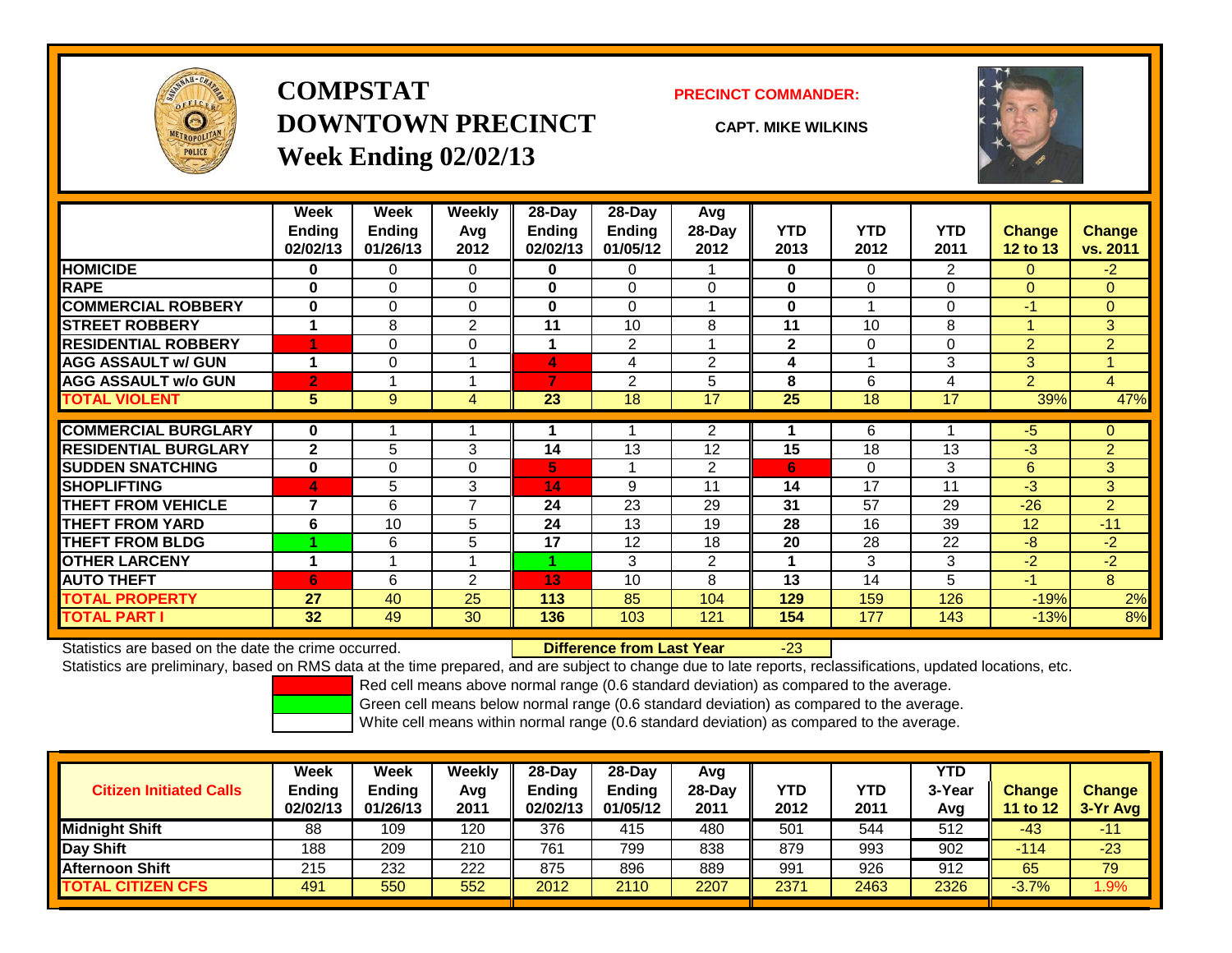

# **COMPSTATCENTRAL PRECINCT CAPT. DEVONN ADAMSWeek Ending 02/02/13**

**PRECINCT COMMANDER:**



|                             | Week<br><b>Ending</b><br>02/02/13 | Week<br><b>Ending</b><br>01/26/13 | Weekly<br>Avg<br>2012 | 28-Day<br>Endina<br>02/02/13 | 28-Day<br><b>Endina</b><br>01/05/12 | Avg<br>28-Day<br>2012 | <b>YTD</b><br>2013       | <b>YTD</b><br>2012 | <b>YTD</b><br>2011 | <b>Change</b><br>12 to 13 | Change<br>vs. 2011 |
|-----------------------------|-----------------------------------|-----------------------------------|-----------------------|------------------------------|-------------------------------------|-----------------------|--------------------------|--------------------|--------------------|---------------------------|--------------------|
| <b>HOMICIDE</b>             | 0                                 | 0                                 | $\Omega$              | 0                            | 0                                   |                       | $\bf{0}$                 | 2                  | 0                  | $-2$                      | 0                  |
| <b>RAPE</b>                 | $\bf{0}$                          | 0                                 | $\Omega$              |                              |                                     | $\Omega$              |                          | $\Omega$           | 2                  |                           | -1                 |
| <b>COMMERCIAL ROBBERY</b>   | $\bf{0}$                          | $\Omega$                          | $\Omega$              |                              | $\overline{2}$                      | $\overline{2}$        | $\mathbf{2}$             | 3                  | $\overline{2}$     | -1                        | $\overline{0}$     |
| <b>STREET ROBBERY</b>       | -1                                |                                   | $\overline{2}$        | $\overline{\phantom{a}}$     | $\overline{2}$                      | $\overline{ }$        | $\overline{\phantom{a}}$ | 9                  | 17                 | $-2$                      | $-10$              |
| <b>RESIDENTIAL ROBBERY</b>  | $\bf{0}$                          |                                   | 0                     |                              |                                     | $\Omega$              |                          | 0                  | $\Omega$           |                           |                    |
| <b>AGG ASSAULT w/ GUN</b>   |                                   |                                   |                       | 5                            | 3                                   | 4                     | 6                        | 5                  | 4                  |                           | $\overline{2}$     |
| <b>AGG ASSAULT w/o GUN</b>  |                                   | 2                                 |                       | 6                            | 3                                   | 3                     | 6                        | 4                  | 4                  | $\overline{2}$            | $\overline{2}$     |
| <b>TOTAL VIOLENT</b>        | 3                                 | 5                                 | 4                     | 21                           | 12                                  | 16                    | 23                       | 23                 | 29                 | 0%                        | $-21%$             |
|                             |                                   |                                   |                       |                              |                                     |                       |                          |                    |                    |                           |                    |
| <b>COMMERCIAL BURGLARY</b>  | 0                                 | 0                                 |                       |                              | 2                                   | 4                     |                          | 8                  | 17                 | $-7$                      | $-16$              |
| <b>RESIDENTIAL BURGLARY</b> | 8                                 | 8                                 | 10                    | 32                           | 36                                  | 39                    | 39                       | 37                 | 33                 | $\overline{2}$            | 6                  |
| <b>SUDDEN SNATCHING</b>     | $\overline{2}$                    | $\Omega$                          | $\Omega$              | $\overline{2}$               |                                     |                       | $\mathbf{2}$             | 3                  | 3                  | -1                        | $-1$               |
| <b>SHOPLIFTING</b>          |                                   | 4                                 |                       | 9                            | 11                                  | 4                     | 9                        | 3                  | 6                  | 6                         | 3                  |
| <b>THEFT FROM VEHICLE</b>   | 4                                 | 11                                | 9                     | 35                           | 35                                  | 35                    | 45                       | 48                 | 34                 | $-3$                      | 11                 |
| <b>THEFT FROM YARD</b>      | $\overline{2}$                    | 2                                 | 5                     | 10                           | 11                                  | 20                    | 14                       | 24                 | 40                 | $-10$                     | $-26$              |
| <b>THEFT FROM BLDG</b>      |                                   | 6                                 | 3                     | 13                           | 11                                  | 12                    | 15                       | 24                 | 23                 | $-9$                      | -8                 |
| <b>OTHER LARCENY</b>        | $\bf{0}$                          | $\Omega$                          | $\Omega$              |                              |                                     |                       |                          |                    | 3                  | $\mathbf{0}$              | $-2$               |
| <b>AUTO THEFT</b>           | 4                                 | 5                                 | 3                     | 14                           | 13                                  | 12                    | 16                       | 15                 | 13                 |                           | 3                  |
| <b>TOTAL PROPERTY</b>       | 22                                | 36                                | 32                    | 117                          | 121                                 | 128                   | 142                      | 163                | 172                | $-13%$                    | $-17%$             |
| <b>TOTAL PART I</b>         | 25                                | 41                                | 36                    | 138                          | 133                                 | 145                   | 165                      | 186                | 201                | $-11%$                    | $-18%$             |

Statistics are based on the date the crime occurred. **Difference from Last Year** 

-21

Statistics are preliminary, based on RMS data at the time prepared, and are subject to change due to late reports, reclassifications, updated locations, etc.

Red cell means above normal range (0.6 standard deviation) as compared to the average.

Green cell means below normal range (0.6 standard deviation) as compared to the average.

|                                | Week          | Week     | Weekly | $28-Dav$      | 28-Day        | Avg      |            |            | <b>YTD</b> |          |               |
|--------------------------------|---------------|----------|--------|---------------|---------------|----------|------------|------------|------------|----------|---------------|
| <b>Citizen Initiated Calls</b> | <b>Ending</b> | Ending   | Avg    | <b>Ending</b> | <b>Ending</b> | $28-Day$ | <b>YTD</b> | <b>YTD</b> | 3-Year     | Change   | <b>Change</b> |
|                                | 02/02/13      | 01/26/13 | 2011   | 02/02/13      | 01/05/12      | 2011     | 2012       | 2011       | Avg        | 11 to 12 | $3-Yr$ Avg    |
| <b>Midnight Shift</b>          | 98            | 89       | 116    | 379           | 415           | 463      | 479        | 582        | 511        | $-103$   | $-32$         |
| Day Shift                      | 239           | 251      | 269    | 952           | 975           | 1078     | 1095       | 1254       | 1052       | $-159$   | 43            |
| <b>Afternoon Shift</b>         | 235           | 243      | 291    | 975           | 1003          | 1163     | 1163       | 1246       | 1193       | $-83$    | $-30$         |
| <b>TOTAL CITIZEN CFS</b>       | 572           | 583      | 676    | 2306          | 2393          | 2704     | 2737       | 3082       | 2756       | $-11.2%$ | $-0.7%$       |
|                                |               |          |        |               |               |          |            |            |            |          |               |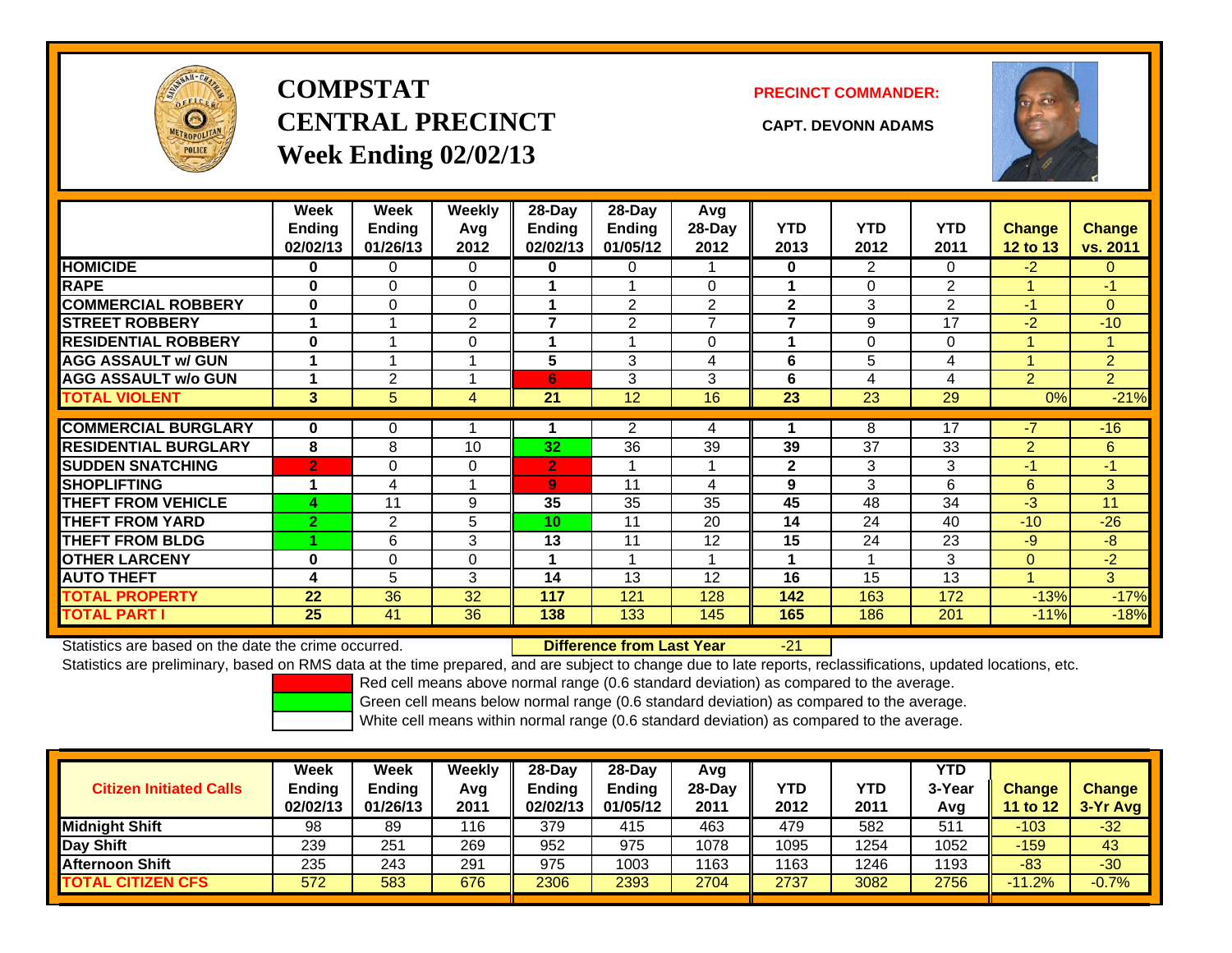

**COMPSTATSOUTHSIDE PRECINCT CAPT. DEAN FAGERSTROMWeek Ending 02/02/13**

## **PRECINCT COMMANDER:**



|                             | Week<br>Ending<br>02/02/13 | Week<br><b>Ending</b><br>01/26/13 | Weekly<br>Avg<br>2012 | 28-Day<br>Ending<br>02/02/13 | $28-Day$<br><b>Ending</b><br>01/05/12 | Avg<br>28-Day<br>2012 | <b>YTD</b><br>2013 | <b>YTD</b><br>2012 | <b>YTD</b><br>2011 | <b>Change</b><br>12 to 13 | Change<br>vs. 2011 |
|-----------------------------|----------------------------|-----------------------------------|-----------------------|------------------------------|---------------------------------------|-----------------------|--------------------|--------------------|--------------------|---------------------------|--------------------|
| <b>HOMICIDE</b>             | 0                          | 2                                 | 0                     | 2.                           | 0                                     | 0                     | $\mathbf{2}$       | 0                  | 3.                 | 2                         | $-1$               |
| <b>RAPE</b>                 | 0                          | 0                                 | 0                     | 0                            | 0                                     | $\Omega$              | 0                  | $\Omega$           |                    | $\Omega$                  | $-1$               |
| <b>COMMERCIAL ROBBERY</b>   | $\bf{0}$                   | 0                                 |                       | $\bf{0}$                     | 3                                     | 3                     | 1                  | 3                  | $\overline{2}$     | $-2$                      | $-1$               |
| <b>STREET ROBBERY</b>       | $\bf{0}$                   | 0                                 |                       |                              | 5                                     | 4                     | 1                  |                    | $\overline{ }$     | $\Omega$                  | $-6$               |
| <b>RESIDENTIAL ROBBERY</b>  | $\bf{0}$                   | 0                                 | $\Omega$              | 0                            | $\Omega$                              |                       | $\bf{0}$           |                    | 0                  | -1                        | $\Omega$           |
| <b>AGG ASSAULT w/ GUN</b>   | 0                          |                                   | $\Omega$              | $\mathbf{2}$                 | 0                                     |                       | $\mathbf{2}$       | $\Omega$           |                    | $\overline{2}$            | и                  |
| <b>AGG ASSAULT w/o GUN</b>  |                            | 0                                 |                       | $\mathbf{2}$                 |                                       | 2                     | 3                  |                    | 0                  | $\overline{2}$            | 3                  |
| <b>TOTAL VIOLENT</b>        | 1                          | 3                                 | 3 <sup>1</sup>        | 7                            | 9                                     | 12                    | 9                  | 6                  | 14                 | 50%                       | $-36%$             |
|                             | 1                          |                                   |                       |                              |                                       |                       |                    |                    |                    |                           |                    |
| <b>COMMERCIAL BURGLARY</b>  |                            |                                   |                       | $\mathbf{2}$                 | 6                                     | 6                     | 4                  | 9                  | 3                  | -5                        |                    |
| <b>RESIDENTIAL BURGLARY</b> | 6                          | 7                                 | 8                     | 34                           | 47                                    | 31                    | 40                 | 43                 | 31                 | $-3$                      | 9                  |
| <b>SUDDEN SNATCHING</b>     | 0                          | 0                                 | $\Omega$              | $\bf{0}$                     | 0                                     |                       | 0                  | $\mathfrak{p}$     | 0                  | $-2$                      | $\Omega$           |
| <b>SHOPLIFTING</b>          | 7                          | 16                                | 14                    | 44                           | 59                                    | 57                    | 48                 | 67                 | 68                 | $-19$                     | $-20$              |
| <b>THEFT FROM VEHICLE</b>   | 13                         | 11                                | 8                     | 58                           | 52                                    | 33                    | 72                 | 31                 | 17                 | 41                        | 55                 |
| <b>THEFT FROM YARD</b>      | 3                          | и                                 | 3                     | 9                            | 10                                    | 13                    | 12                 | 34                 | 16                 | $-22$                     | $-4$               |
| <b>THEFT FROM BLDG</b>      | $\overline{7}$             | 2                                 | 5                     | 15                           | 17                                    | 19                    | 18                 | 21                 | 23                 | $-3$                      | $-5$               |
| <b>OTHER LARCENY</b>        | 0                          |                                   | 0                     | $\mathbf{2}$                 |                                       | 2                     | $\mathbf{2}$       | 3                  | 0                  | $-1$                      | $\overline{2}$     |
| <b>AUTO THEFT</b>           | $\mathbf{2}$               | 5                                 | 3                     | 15                           | 8                                     | 13                    | 15                 | 13                 | 5                  | 2                         | 10                 |
| <b>TOTAL PROPERTY</b>       | 39                         | 44                                | 43                    | 179                          | 200                                   | 173                   | 211                | 223                | 163                | $-5%$                     | 29%                |
| <b>TOTAL PART I</b>         | 40                         | 47                                | 46                    | 186                          | 209                                   | 185                   | 220                | 229                | 177                | $-4%$                     | 24%                |

Statistics are based on the date the crime occurred. **Difference from Last Year** 

-9

Statistics are preliminary, based on RMS data at the time prepared, and are subject to change due to late reports, reclassifications, updated locations, etc.

Red cell means above normal range (0.6 standard deviation) as compared to the average.

Green cell means below normal range (0.6 standard deviation) as compared to the average.

| <b>Citizen Initiated Calls</b> | Week<br><b>Ending</b><br>02/02/13 | Week<br><b>Ending</b><br>01/26/13 | Weekly<br>Avg<br>2011 | $28-Day$<br><b>Ending</b><br>02/02/13 | 28-Day<br><b>Ending</b><br>01/05/12 | Avg<br>28-Dav<br>2011 | YTD<br>2012 | YTD<br>2011 | <b>YTD</b><br>3-Year<br>Avg | <b>Change</b><br>11 to $12$ | <b>Change</b><br>$3-Yr$ Avg |
|--------------------------------|-----------------------------------|-----------------------------------|-----------------------|---------------------------------------|-------------------------------------|-----------------------|-------------|-------------|-----------------------------|-----------------------------|-----------------------------|
| <b>Midnight Shift</b>          | 63                                | 65                                | 91                    | 301                                   | 359                                 | 363                   | 363         | 416         | 386                         | $-53$                       | $-23$                       |
| Day Shift                      | 219                               | 206                               | 239                   | 890                                   | 958                                 | 956                   | 1019        | 1141        | 1052                        | $-122$                      | $-33$                       |
| <b>Afternoon Shift</b>         | 242                               | 219                               | 253                   | 921                                   | 953                                 | 1012                  | 1070        | 1077        | 1033                        |                             | 37                          |
| <b>TOTAL CITIZEN CFS</b>       | 524                               | 490                               | 583                   | 2112                                  | 2270                                | 2330                  | 2452        | 2634        | 2471                        | $-6.9%$                     | $-0.8%$                     |
|                                |                                   |                                   |                       |                                       |                                     |                       |             |             |                             |                             |                             |